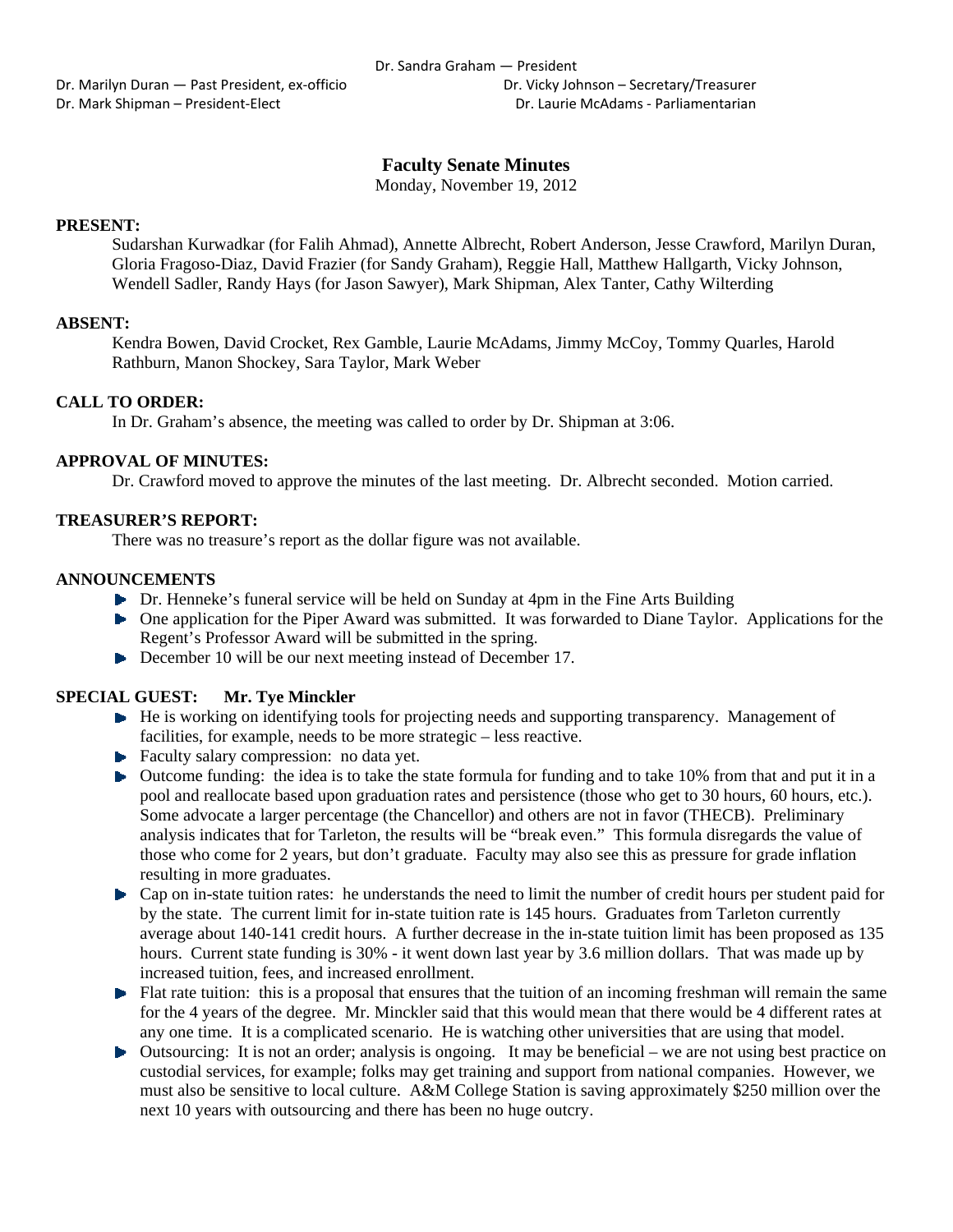Dr. Marilyn Duran — Past President, ex‐officio Dr. Vicky Johnson – Secretary/Treasurer Dr. Mark Shipman – President‐Elect Dr. Laurie McAdams ‐ Parliamentarian **UNIVERSITY COMMITTEES:** 

Reports/Committee assignments

- Academic Council (Graham)
- No report
- Budget Advisory Council (Tanter) No report
- **Curriculum Committee (Johnson, Hallgarth)** Committee will meet this week
- SEMEC (none) No report
- ▶ CII Advisory Council (none) No report. Ms. Wilterding volunteered to represent the Faculty Senate on this committee.
- **Employee Benefits Committee (Graham)**
- No report ▶ University Planning Council (Graham)
	- Met on November  $\bar{5}^{th}$ . Items discussed were reports on stakeholder engagement activities in progress or already completed. There have been three faculty focus groups and another planned on Nov. 7. Several other groups have already completed activities; alumni, community college leaders, donors, community/employers, staff employees and students with a few more to complete. Second item was gaps that exist in target groups, and it was agreed that there should still be efforts to gather as much and as many stake holders as possible between now and January when the UPC comes back together. Third, Sensemaking session in December, which will be the gathering of the UPC members to pull together the input of all of these focus sessions and have ready to present at the university retreat in January. This is what will drive the university strategic goals for 2015-2020.
- University Calendar Committee (Johnson) Committee will not meet until spring since the calendar was approved for 2 years last year.
- Diversity, Access and Equity Committee (Graham) No report
- CLASS (Graham)

The committee has made its sub-committee assignments and those committees will start their meeting next week. The committees are: Academic Achievement, David Weissenburger, chair; Meaningful Engagement, Kayla Peak, chair; Personal Growth, Mike Haynes, chair.

▶ Faculty Handbook Committee (Shipman) Committee has met several times. Sub-committees are working on individual chapters. Stan and Vickie Swam are working on aligning system rules and SAPs with handbook. The resulting document will be updated and streamlined, since it hasn't been updated since 2009-10.

# **OLD BUSINESS**

# **Meeting with Dr. Murray**

The Faculty Senate Executive Council met with Dr. Murray. Salary equity and salary compression task forces are planned, but have not yet been implemented. Pertaining to some faculty concerns regarding faculty/administration balance, an article in the Chronicles of Higher Education cited the most efficient ratio to be 3 full-time tenured or tenure track faculty per 1 administrator. It is unclear where Tarleton is on that spectrum. Also discussed was the possibility of meetings with faculty senators from other system institutions.

# **NEW BUSINESS**

# **Tobacco on Campus**

Dr. Crawford brought up the issue of smoking at entryways to buildings. He became aware of the issue through feedback from students. There was a case of a girl with asthma that caused some distress. Some institutions ban smoking within a certain distance of building entrances. Other institutions are totally smoke free. Dr. Crawford asked whether the Faculty Senate would be interested in making a recommendation. Ms. Wilterding asked